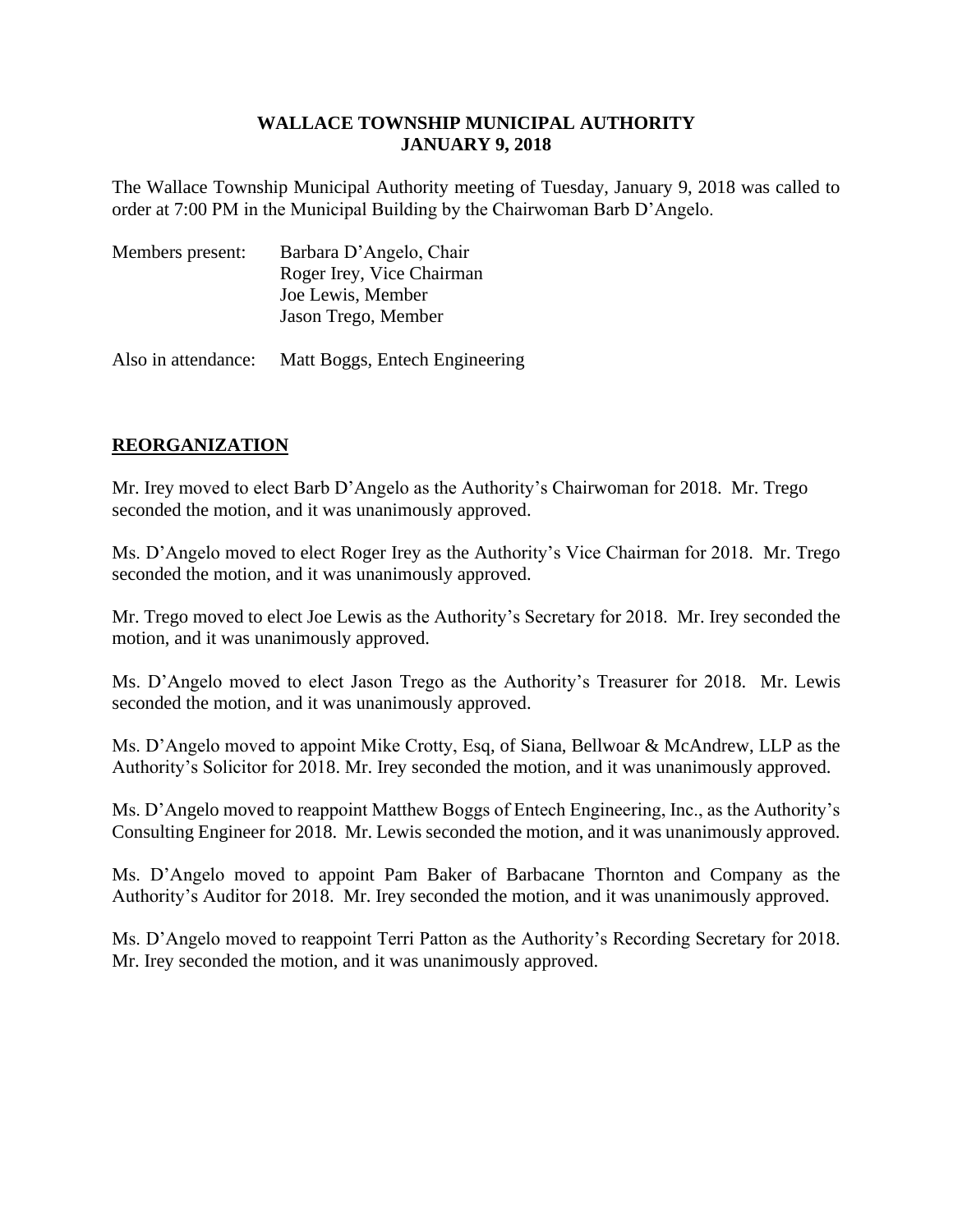Mr. Irey moved to designate BB&T, Downingtown National Bank, and Citadel Federal Credit Union as the Authority's depositories and to designate the Chairwoman and Roger Irey as alternate, secondary signatories on the Authority's bank accounts, with Mrs. Patton serving as the primary signatory. Ms. D'Angelo seconded the motion, and it was unanimously approved.

Mrs. D'Angelo moved to reestablish the meeting schedule for 2018 on the second Tuesday of the month at 7:00 PM in the Municipal Building. Mr. Irey seconded the motion, and it was unanimously approved.

# **PUBLIC COMMENT**

None.

# **MINUTES**

Mr. Lewis moved to approve the meeting minutes of December 12, 2017, as written. Mr. Trego seconded the motion, and it was unanimously approved.

#### **CORRESPONDENCE**

- 1. Clean Water, Inc., dated 1/8/18, re: Operator's monthly report for Glen Moore.
- 2. Clean Water, Inc., dated 1/8/18, re: Operator's monthly report for Highspire.
- 3. Entech Engineering, Inc., dated 1/5/18, re: Engineer's monthly report.
- 4. DEP, dated 12/20/18, re: Annual Report of Municipal Authorities Filing Information

#### **TREASURER'S REPORT**

The following bills were presented for consideration:

- a. Verizon **\$300.27** for phone @ operations bldgs. (Glen Moore & Highspire)
- b. Clean Water, Inc. **\$2,230.00** for operator services @ Glen Moore & Highspire
- c. Terri Patton- \$**882.00** for secretarial services
- d. PECO **\$2,149.76** for electric @ main pump station & Devereux and Highspire WWTP and pump station.
- e. Entech Engineering **\$942.23** for engineering services
- f. Siana Bellwoar & McAndrew, LLP **\$97.50** for legal services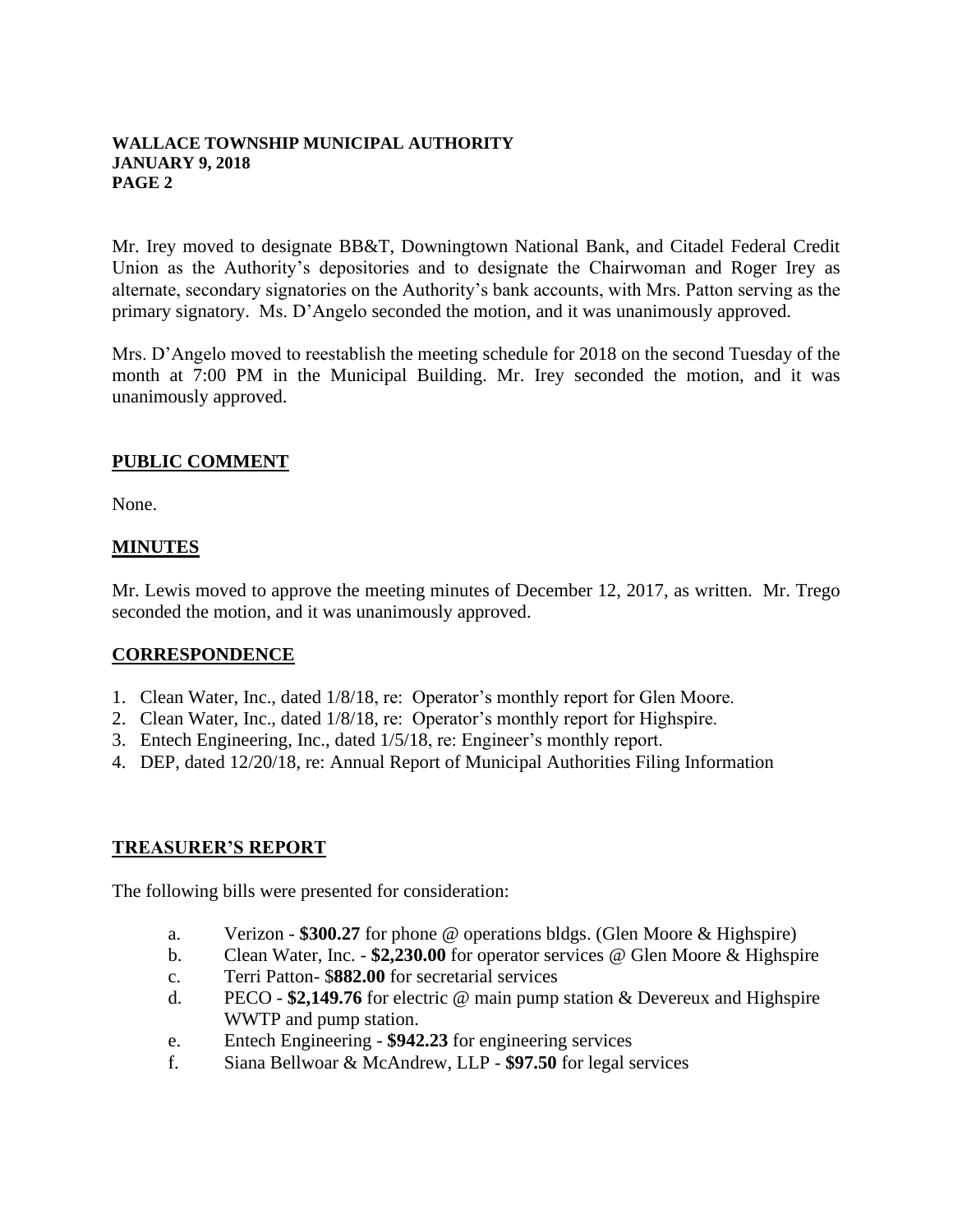- g. Ink's Disposal Service **\$805.00** for cleaning main & Devereux pump stations; clean clarifier @ Highspire
- h. DNB First **\$2,080.31** for loan payment
- i. Site Specific- **\$791.25** for a new panel.
- j. Analytical Laboratory **\$556.50** for lab testing (Glen Moore & Highspire)
- k. A.J. Blosenki- **\$254.62** for trash removal.
- l. Deckman Electric- **\$495.00** for 30ft cord.

# **TOTAL: 11,584.44**

Mr. Irey moved to approve invoices "a" through "l" above for the month of January, as presented. Mr. Trego seconded the motion, and it was unanimously approved.

# **FINANCIAL STATEMENTS**-

Balance Sheet, Budget vs Actual Glenmoore & Highspire and Profit & Loss. Ms. D'Aneglo moved to approve the financial statements above for the month of January, as presented. Mr. Irey seconded the motion, and it was unanimously approved.

# **OPERATOR'S REPORT**

Glen Moore WWTP

Generator was tested under load.

PreDoc replaced floats at 511 Fairview Rd.

Spray was limited due to extreme temperatures.

#### Highspire WWTP

The plant continues to perform well with no emergency visits required.

Ink's hauled sludge.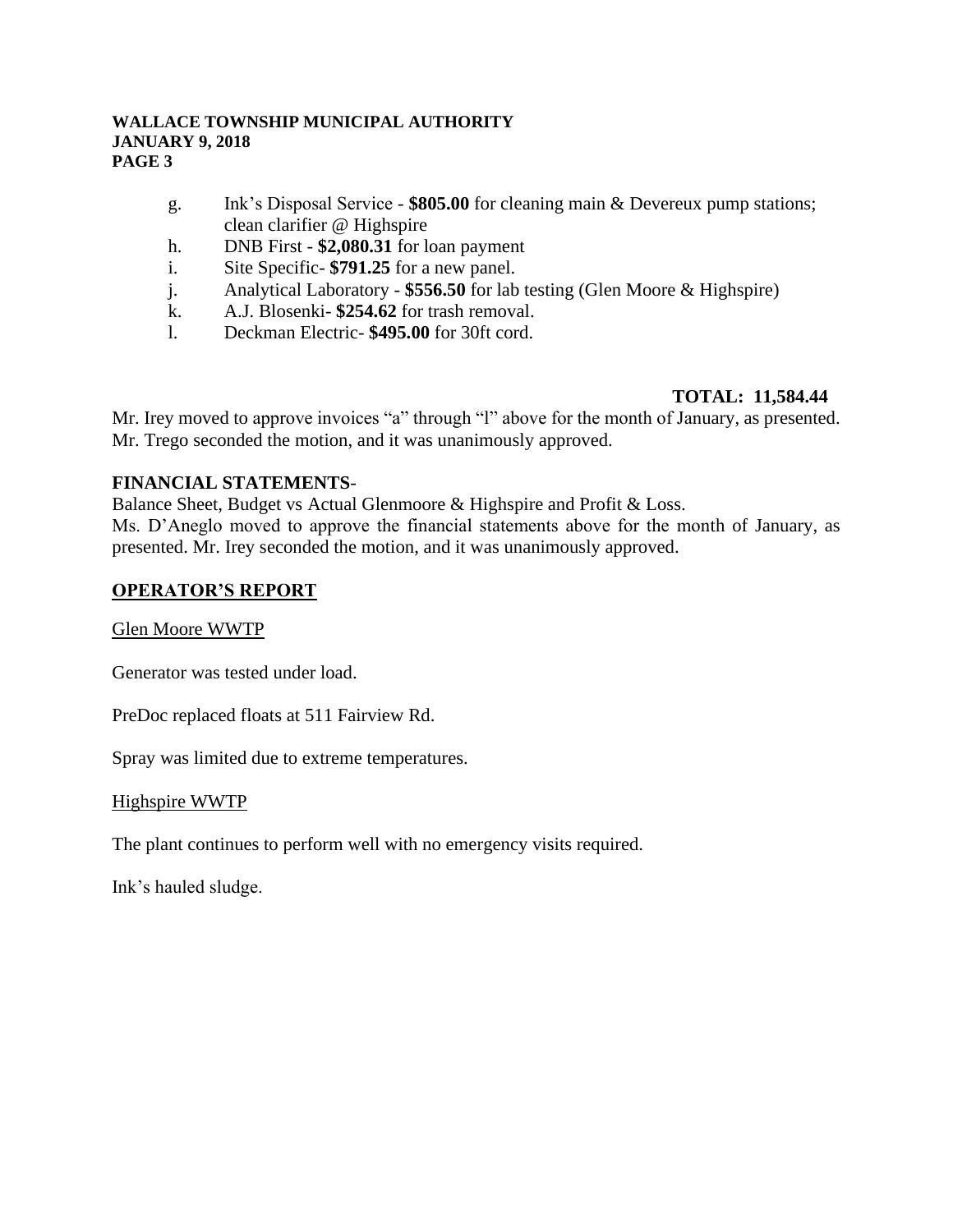# **ENGINEER'S REPORT**

E-1 Grinder Pump Replacement – There was one grinder pump retrofit performed in December. The retrofit was at 1891 Creek Road on December  $20<sup>th</sup>$ . To recap, the total number of retrofits for 2017 was 9. In 2016, 10 grinder pumps were retrofitted. The total number of retrofits is now at 101 pumps out of approximately 150 pumps within the Glenmoore system. There remains one priority grinder pump to be replaced at 2081 Creek Road which Site Specific is scheduling. Future replacements will be prioritized based on need and beyond emergency replacements, the list of the pumps installed in 1992 and 1993 will take priority.

Highspire WWTP A few site visits to the treatment plants were performed in December and January.

Land Development adjacent to Highspire WWTP- No activity in December.

Glenmoore WWTP- A few site visits to the treatment plant were performed in December and January.

DCED Grant Opportunities- In November, the Commonwealth of Pennsylvania Department of Community & Economic Development (DCED) published an invitation for grant applications due on February 28, 2018. This would be for small sewer infrastructure projects. Consideration for the remainder of the grinder pump retrofits and whether to submit an application to be reviewed at the December meeting. Entech has prepared an EWO for the grant processing and preparation and will present it to the Authority. For scheduling purposes, documentation will also be presented for signature if pursuing the grant is desired.

Ms. D'Angelo moves to approve and sign the grant for Entech to complete. Mr. Trego seconded the motion, and it was unanimously approved.

2017 and 2018 Budget- Preliminary review of the 2018 budgets was performed for both Glenmoore and Highspire. A Balance Sheet was provided by Terri which is also now presented at each Authority meeting. Over the next month budgets will be finalized and presented at the February Authority meeting.

2017 Chapter 94 Reports- Work has started on the Chapter 94 Report for Highspire and Glenmoore. The due date for both of these reports is March  $31<sup>st</sup>$ , 2018. We will work with Brian Norris if there is any data required which we do not currently possess. Engineering Work Orders will be presented at the Authority meeting for approval.

Ms. D'Angelo moves to authorize Entech to prepare the Chapter 94 Reports for Glenmoore and Highspire. Mr. Irey seconded the motion, and it was unanimously approved.